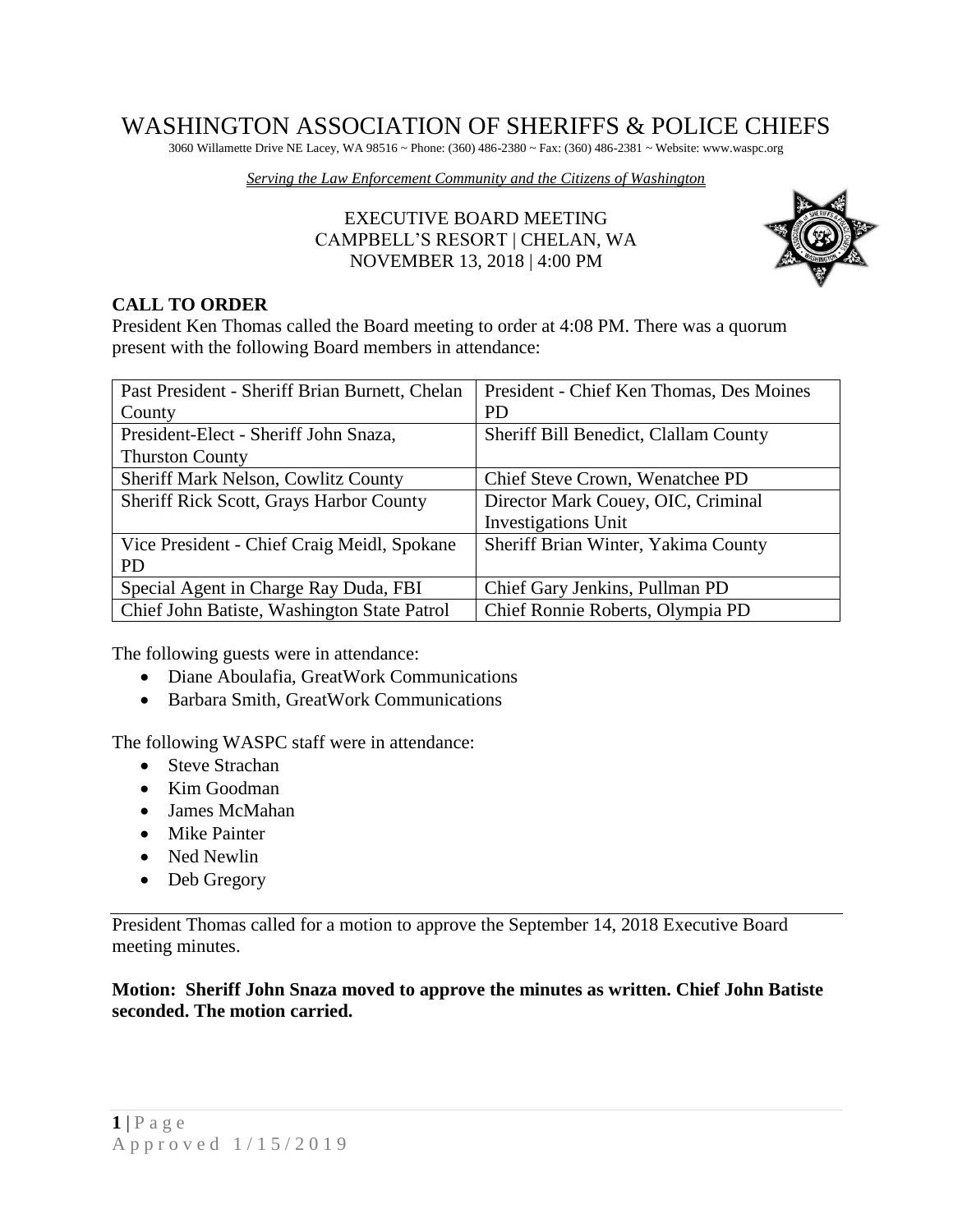# **REPORTS**

Finance & Personnel Committee Sheriff Brian Winter presented the financial report.

All statements are presented through September 30, 2018. Overall, YTD expenses are in line with YTD revenues. No concerns.

Page 1 – Statement of Financial Position

- Cash balance adequate for daily operations. Previously mentioned \$425K for the Internet Crimes against Children task force was paid September 28.
- Investments include a \$150K in deposits made during 2018.
- Deferred Revenue increases \$61K NIBRS Repository and \$85K for Protective Order system.

Page 2 – Statement of Activities

- Grant revenues and expenses fluctuate throughout the year. Review of the individual programs determine the figures are in line with expectations. Example: timing of address verification quarterly payments, VINE 3 implementation project in 2017. New and onetime programs funded by legislature; denied firearm, WA Gang database, and mental health field response grants.
- Contracts Healthcare Jail Data contract began in July 2017
- Monitoring Revenues moderate client contract increases. Largest factor to increase is a transition to a newer more expensive piece of equipment. Monitoring Expenses have increased proportionately.

Page 3 – Functional Expenses

- Salaries/Benefits 2017 figures include new hires (Oct 2017 Denied Firearm Transactions and Sex Offender Program Coordinator.) There was also a brief period in January 2018 for the Executive Director transition. 2018 increases in benefits due to the change in our employee insurance allowance that was implemented Dec 1, 2017 (from \$730 to \$913 per month)
- Professional Fees includes Jail Data Extract vendor fees \$378K, \$40K for communications contractor and \$30K in increased legal fees for our part in the amicus brief for the HB3003/940 review.
- Conferences 2018 includes full implementation of the adoption of the travel policy to assist with the expenses for WASPC representation on state committees and workgroups and also for executive board members. The executive board retreat lodging was also covered by the WASPC budget for the first time in 2018.
- Travel DUI 24/7 Monitoring conference and work session was held in Sacramento. WASPC program funds paid for active 24/7 user agency personnel to attend this conference with Jamie.
- Supplies Includes replacement of workstations for CJIS staff as well as other admin staff earlier in 2018.
- Depreciation Significantly lower in 2018 due to full depreciation of internally developed software (10 year schedule).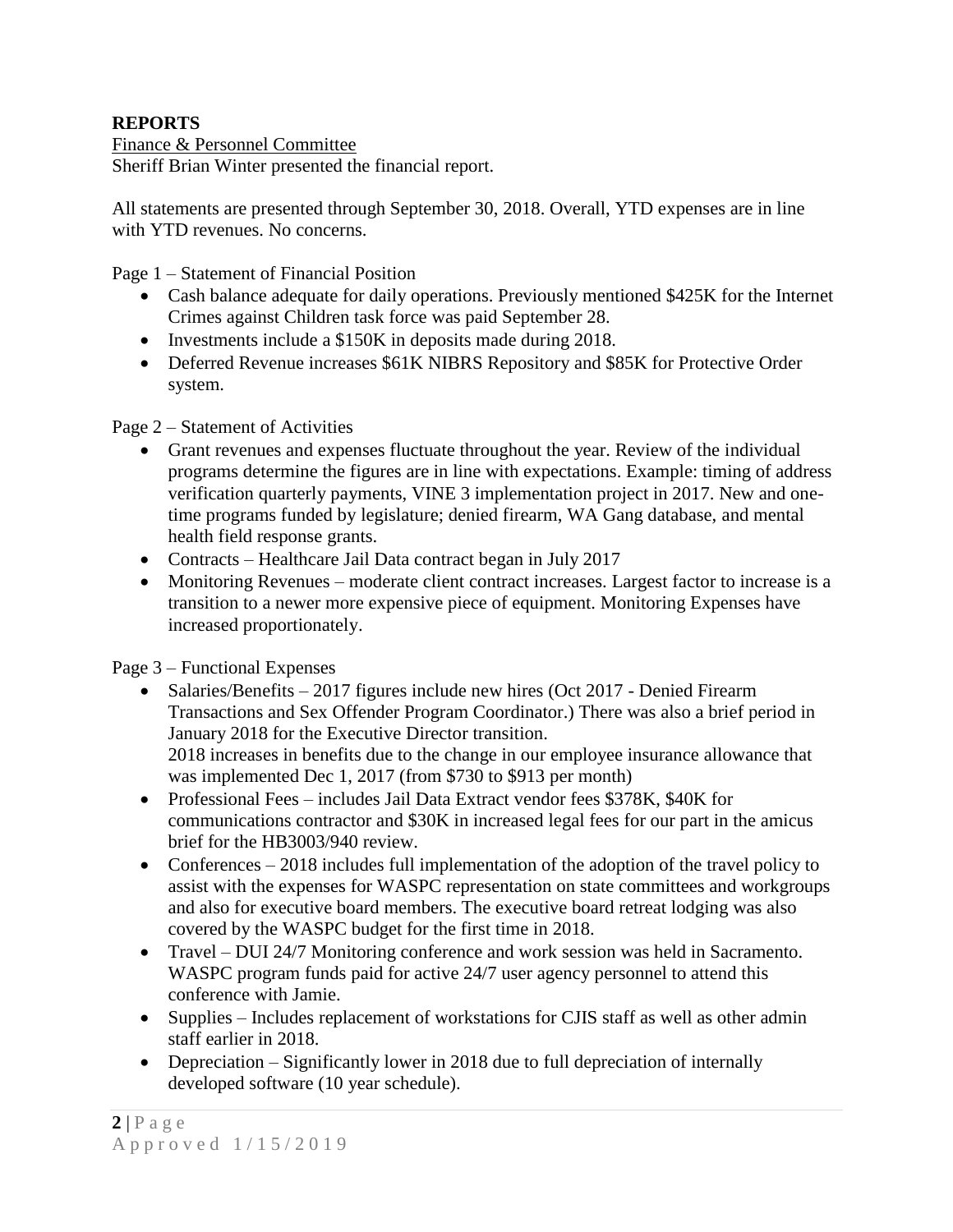# **Check disbursements**

For the period Sept 10 through Oct 31, 2018. Checks 40349 through 40483 totaling \$4,342,110.13 are presented under tab 2.

Check 40369 was voided and reissued as 40371.

**Motion: Sheriff Bill Benedict moved to approve the Finance & Personnel Committee report and check disbursements as presented. Sheriff John Snaza seconded. The motion carried.**

# **Other items:**

# **Investment Review**

The finance committee met with our Morgan Stanley financial advisor in October to review our accounts. At the time of our review we discussed our transition from an entirely conservative portfolio to a more moderate to moderately conservative portfolio. With the retirement of our mortgage debt, we can afford to be less conservative in our investments. We also gave approval to our advisor to make changes to our account more frequently than at our annual review. All of these changes are within the constraints of our current investment policy.

# **Grant Requests**

The WASPC Grant committee along with the Finance and Personnel Committee recommends approval of the following WASPC grants:

- Washougal PD LEMAP/Accreditation up to \$4,000
- Pacific PD LEMAP up to  $$4,000$

# **Motion: Sheriff Mark Nelson moved to approve the grant requests as recommended by the Finance & Personnel Committee. Chief John Batiste seconded. The motion carried.**

### **2019 Budget** Located under Tab 2

The budget presented is similar to 2018 and is a roll-up summary of all General Fund programs.

The Finance and Personnel committee reviewed the proposed budget at a program level on Monday. In preparation, staff completed a two year look back and reviewed 2018 spending levels to evaluate this proposal. In a couple specific areas increases are being proposed. Overall, the adjustments were minor.

### **Operating Activities:**

Contracts – Budgeted \$504K increase to capture the anticipated revenues from the Jail Data Extract contract with the Health Care Authority.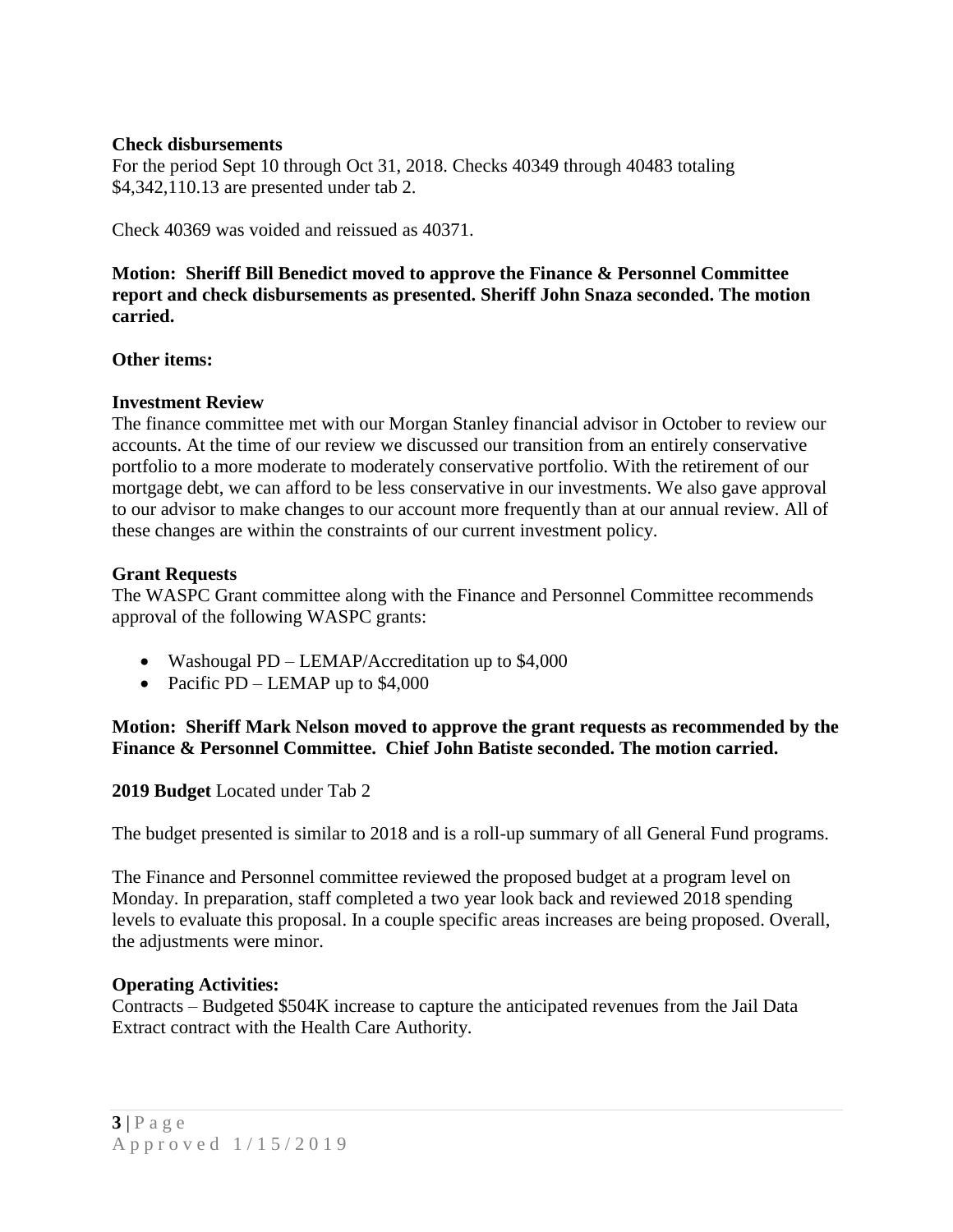Monitoring – Budgeted increase to more accurately reflect current equipment used. Recent user agency transitions to a newer and more expensive type of monitoring equipment is driving this change.

#### **Expenses:**

Salaries/Benefits – Change is result of increased benefit allowance for employees and the Mental Health Field Response grant program allowing for one full FTE to be paid from state programs.

#### Professional Fees:

\$504K increase for Jail Data Extract contract with HCA. This expense is paid directly to the vendor providing the extract. Also added \$90K for the contract with our communications firm as well as \$30K in legal services.

Monitoring Expenses – See comments above.

Repair and Maintenance – Budgeted for an additional \$25K in various maintenance projects throughout 2019. This includes an upgrade to our access control system, painting, and other potential update/upgrade projects.

Depreciation - Significantly lower due to full depreciation of internally developed software (10 year schedule)

# **Motion: Sheriff John Snaza moved to approve the proposed WASPC 2019 General Fund Budget as submitted. Chief Ronnie Roberts seconded. The motion carried.**

### Retirement Plan Trustee Update

WASPC has a 403(b) Retirement Plan for its employees. The current named trustees of the plan include Mitch Barker, former WASPC Executive. The Board needs to update its trustee designations to remove Mr. Barker, who is now retired, and add Steven D. Strachan, WASPC's new Executive Director

### **Motion: Chief John Batiste moved to authorize WASPC to update its 403(b) Retirement Plan list of trustees to remove Mitch Barker, and add Steven D. Strachan. It was seconded by Sheriff John Snaza. The motion carried.**

#### **OLD BUSINESS**

WASPC Bylaws – Line of Succession – At the September 14, 2018 E-Board meeting, the Board asked WASPC staff to review the existing Bylaws to determine if there was adequate provision contained within to cover the line of succession in the event there is a change of President similar to what happened just prior to the May meeting in Spokane. After having reviewed the current Bylaws, Kim Goodman, WASPC Chief of Staff, believes that the language in the current Bylaws does provide a clear line of succession in the event of such a reoccurrence.

Kim noted that Sheriff Brian Winter, our current Secretary Treasurer will be retiring at the end of this calendar year. The Bylaws do outline the process for the Board to select a new Secretary Treasurer. Steve Strachan will issue a call for interested candidates after the start of 2019 in either a GTWO or in one of his weekly Executive Director updates. Candidates can be either a Chief or a Sheriff.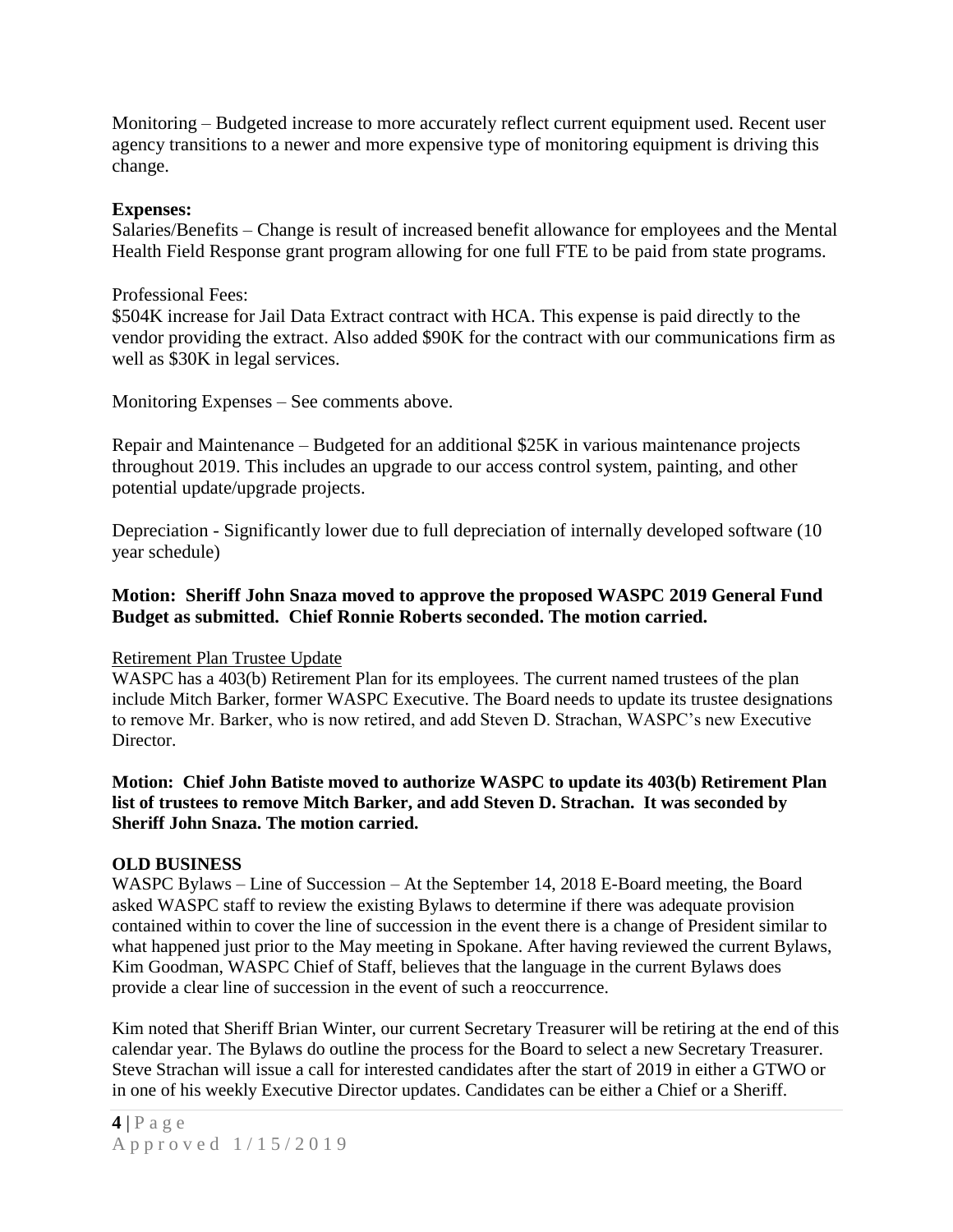### Research & Communication Update

Diane Aboulafia, Principal from GreatWork Strategic Communications provided the Board with an update on recent research they've done in partnership with WSU.

- GreatWork Communication partnered with WSU's DGSS to examine perceptions of law enforcement in Washington State
- Used mixed method approach: Literature review, interviews and surveys
- **Procedural justice (whether citizens view process and encounters as fair)** • Biggest predictor: personal or vicarious contact with police
- **Performance-based (perceptions of effectiveness)**
	- Fear of crime, past victimization, level of crime impact perceptions

GreatWork will re-run the questions for students at WSU and should have a better response rate and will update the Board at their January 2019 meeting.

Sheriff Benedict asked Diane why the students of WSU were chosen for this survey. The decision was a cost-based one as WSU researchers already have a large of body of data to use as a resource for this survey. By using their resources, it significantly cut costs for WASPC.

Barbara Smith, also of GreatWork, provided a brief update on the toolkit they are developing for WASPC tailored to services members might need. It will be available on line. Both Diane and Barbara will be making themselves available to any members who would like to meet with them during the conference to discuss specific communication issues.

### **NEW BUSINESS**

Accreditation Commission Recommendations for Agency Accreditation Chief Mike Warren of Ephrata PD, and Chair of the Accreditation Commission, recommended the following four agencies to the Executive Board for accreditation:

- Battle Ground Police Department
- Kitsap County Sheriff's Office
- Spokane Police Department
- Lakewood Police Department

# **Motion: Chief Ronnie Roberts moved to accept the Accreditation Commission's recommendations for agency accreditation. Sheriff Rick Scott seconded. The motion carried.**

Revisions to the Sex Offender Registration & Community Notification Model Policy

James McMahan, WASPC Policy Director, provided a summary of the changes being proposed to the model policy. The updates are based on two primary issues:

- 1. Case law impacting registration and notification, and
- 2. An SAO performance audit on notifications to schools and others when a sex offender attends or is employed by a school.

The proposed changes have been vetted through the Sex Offender Registration and Notification Committee, and also by the Sex Offender Coordinators statewide. It was presented to the Model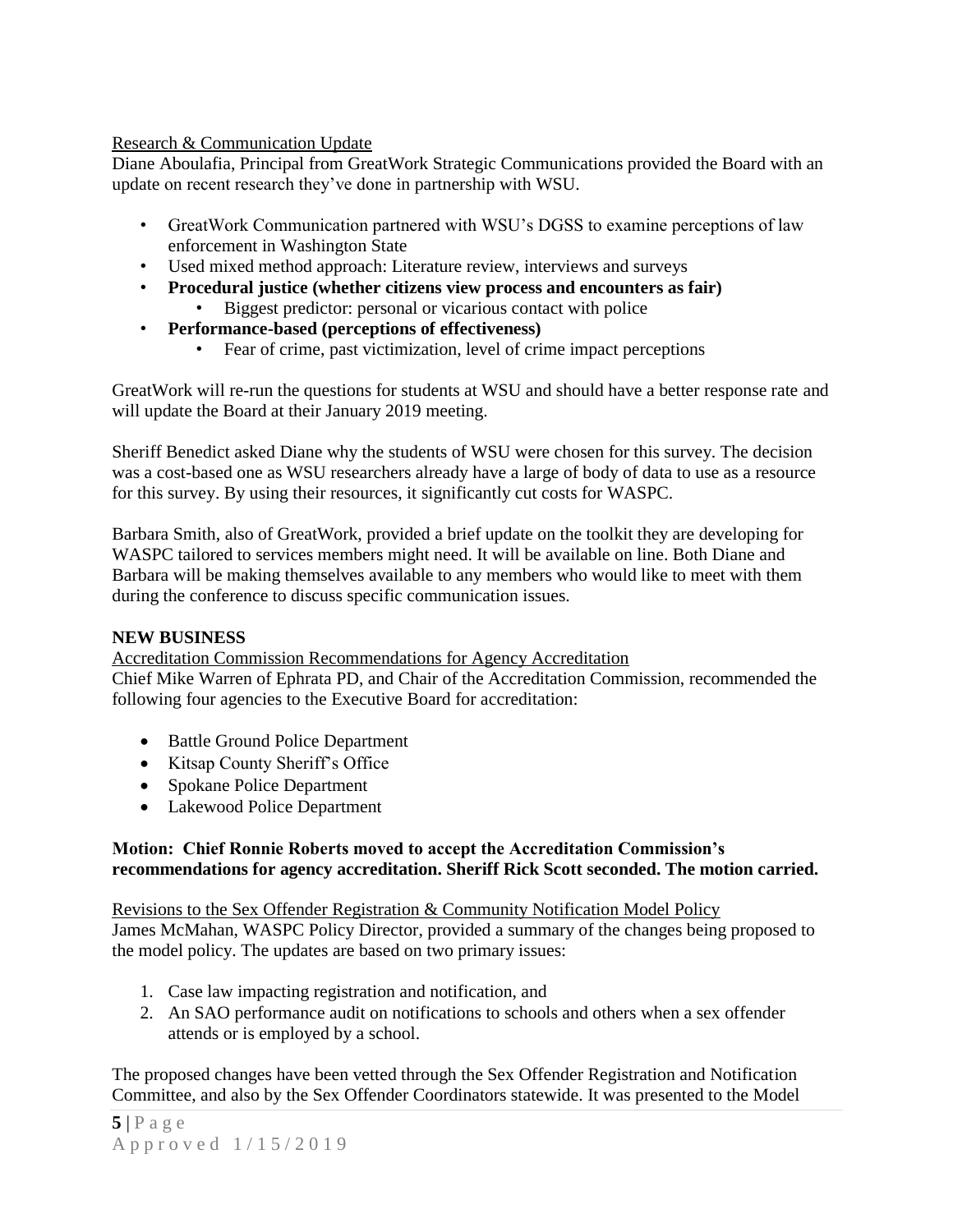Policy Committee earlier in the day. The Model Policy Committee recommended that the Board endorse its recommendation for approval of the changes by the membership on 11/14/2018 at the General Business meeting.

### **Motion: Sheriff Mark Nelson moved to recommend approval by the General Membership. Sheriff Brian Winter seconded. The motion carried.**

#### Inviting Life Members and Past Presidents to WASPC Conferences

Steve Strachan suggested to the Board that it would be a nice idea to extend invitations to Life members and Past Presidents to attend the Wednesday banquets at each conference. Theirs and their spouses' dinner costs would be covered by WASPC if they indicate a desire to attend. The Board agreed. If Board members know of Life members and past Presidents and have email contact information for them, please send it to Steve and Deb Gregory.

#### Firearms Background Check System

Steve Strachan provided the Board with a quick update on a meeting he participated discussing a single point firearms background check system, and where it might go from here. There have not been any specific decisions made yet and no decisions on whether we want to support such a system. More discussion will be held, and staff is continuing to research how this is being handled in other areas of the country. Steve will keep the Board apprised as discussions continue.

#### Establishment of a Health & Wellness Committee

Chief Scott Behrbaum of Issaquah PD proposed that the WASPC E-Board establish a new standing committee to address health and wellness for CEO's, command staff and their families. It would be modeled similarly to what IACP is doing. The committee would focus on reinvesting resources in the health and welfare of our law enforcement community and their families. The goal is to help people survive and thrive in the law enforcement profession from start to retirement.

**Motion: Sheriff John Snaza moved to approve the establishment of a Health and Wellness Committee. Ronnie Roberts seconded. The motion carried.** Mike Painter, Director of Professional Services for WASPC, will assist Chief Behrbaum in drafting up a committee charter for the Board's review and approval at the January 2019 meeting.

### Scenes of Violence Policy

Chief Carol Cummings of Bothell PD has been actively involved in the effort to create a Tri-County (King, Pierce, Snohomish) policy on development of a Model Policy for Emergency Mutual Aid and Response in the event of a mass destruction event. She introduced Major John McCracken from the Bellevue PD to present the policy to the Board and to request that the Board consider sending the Tri County policy to WASPC's Model Policy Committee for review and potentially a recommendation that WASPC adopt the same policy. The Tri County policy is consistent with what FEMA is now doing.

**Motion: Sheriff John Snaza moved to send the Tri County policy to WASPC's Model Policy Committee with a request that they provide a recommendation on whether this is something that should be adopted by WASPC as a new model policy for its membership. Sheriff Rick**  Scott seconded. It should be noted, the request of the Model Policy Committee is to review the Tri County policy and make a recommendation to WASPC's Executive Board on whether this should or should not be adopted. The motion carried.